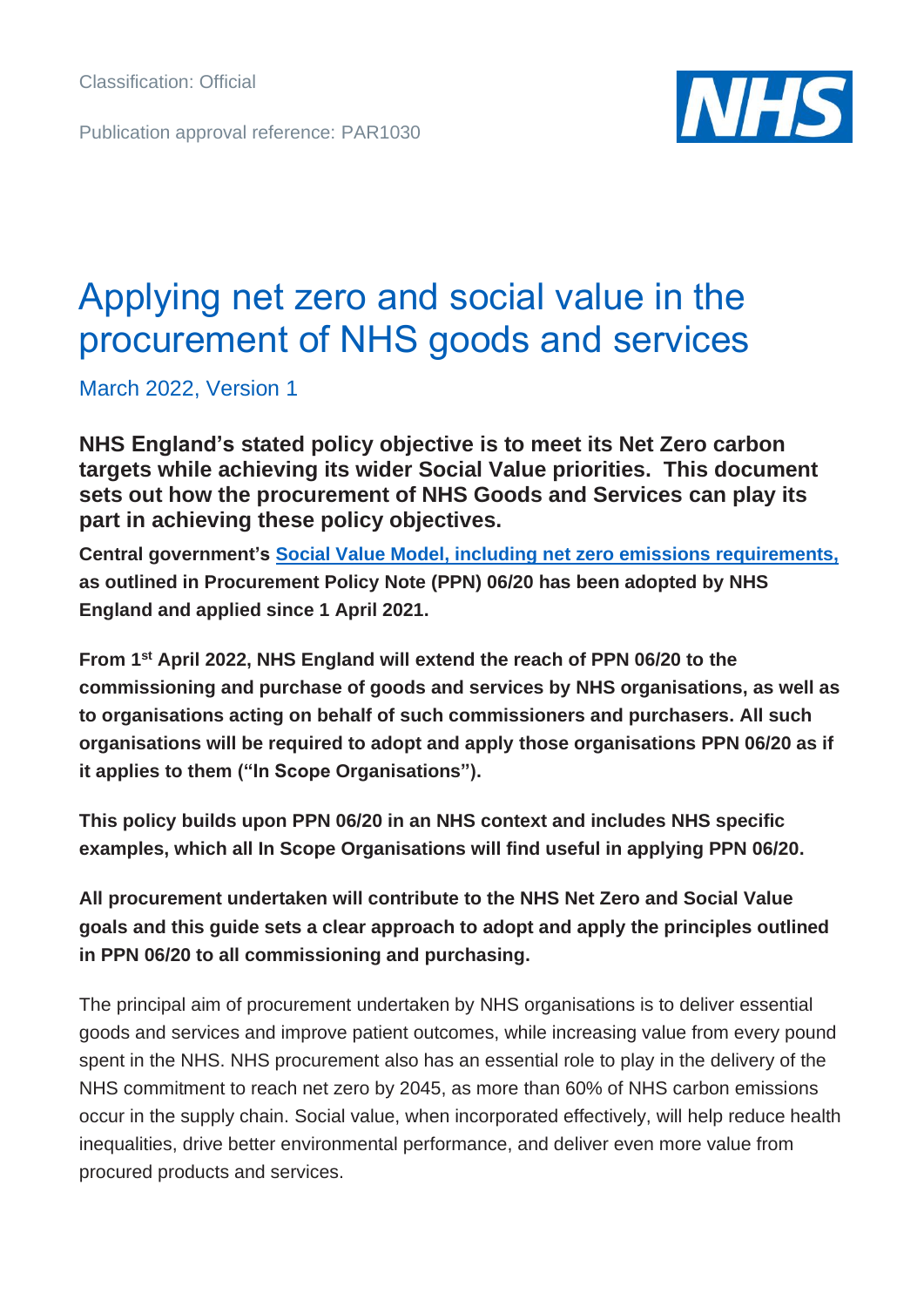Adopting central government's Social Value Model complements strategic initiatives and policy within the NHS, including the 2019 NHS Long Term Plan, and our commitments within the 2020 *Delivering a 'Net Zero' National Health Service* report. Its adoption will be supported by a new Sustainable Supplier Assessment available in 2022, and a suite of supplier expectations and requirements from 2023 to 2030, ensuring that all suppliers meet or exceed the NHS commitment to be net zero by 2045. These requirements build on the Government's ['Taking Account of Carbon Reduction Plan'](https://www.gov.uk/government/publications/procurement-policy-note-0621-taking-account-of-carbon-reduction-plans-in-the-procurement-of-major-government-contracts) (PPN 06/21) and are outlined in the recently published NHS [Net Zero Supplier Roadmap.](https://www.england.nhs.uk/greenernhs/get-involved/suppliers/)

### **The following guidance is available in this document:**

- **Selecting the social value themes**: At the earliest opportunity, the relevant themes of the Social Value Model should be selected, with the 'Fighting Climate Change' theme to be included in all tenders – see section 1.
- **Determining net zero and social value weighting at or above the 10% minimum**: An appropriate weighting for net zero and social value should, where appropriate, be added to the evaluation criteria – see section 2.
- **Adding net zero and social value questions to the tender**: Appropriate tender questions should be created – examples available in section 3.
- **Evaluating tender response**: Responses deliver additional benefit to existing supplier activity – see section 4.
- **Effective contract management**: Contract key performance indicators (KPIs) are critical to ensure additional benefit to the NHS is delivered – examples available in section 3.

### **What is the purpose of this guide?**

This guidance has been created in collaboration with over 90 NHS procurement professionals from trusts and is a key output from Social Value Health Module Workshops attended by procurement colleagues across the system. It provides a step-by-step process to apply the Social Value Model to their procurement and will help unlock health and environmental related social value.

The NHS is an anchor institution. Its assets and resources can be used to maximise social, economic, and environmental benefits, improve health outcomes and tackle health inequalities.

This guidance is intended to be used in conjunction with central government's Social Value Model and Procurement Policy Notice (PPN) 06/20 and is designed to support the In Scope Organisation in further applying the content for and on behalf of the NHS.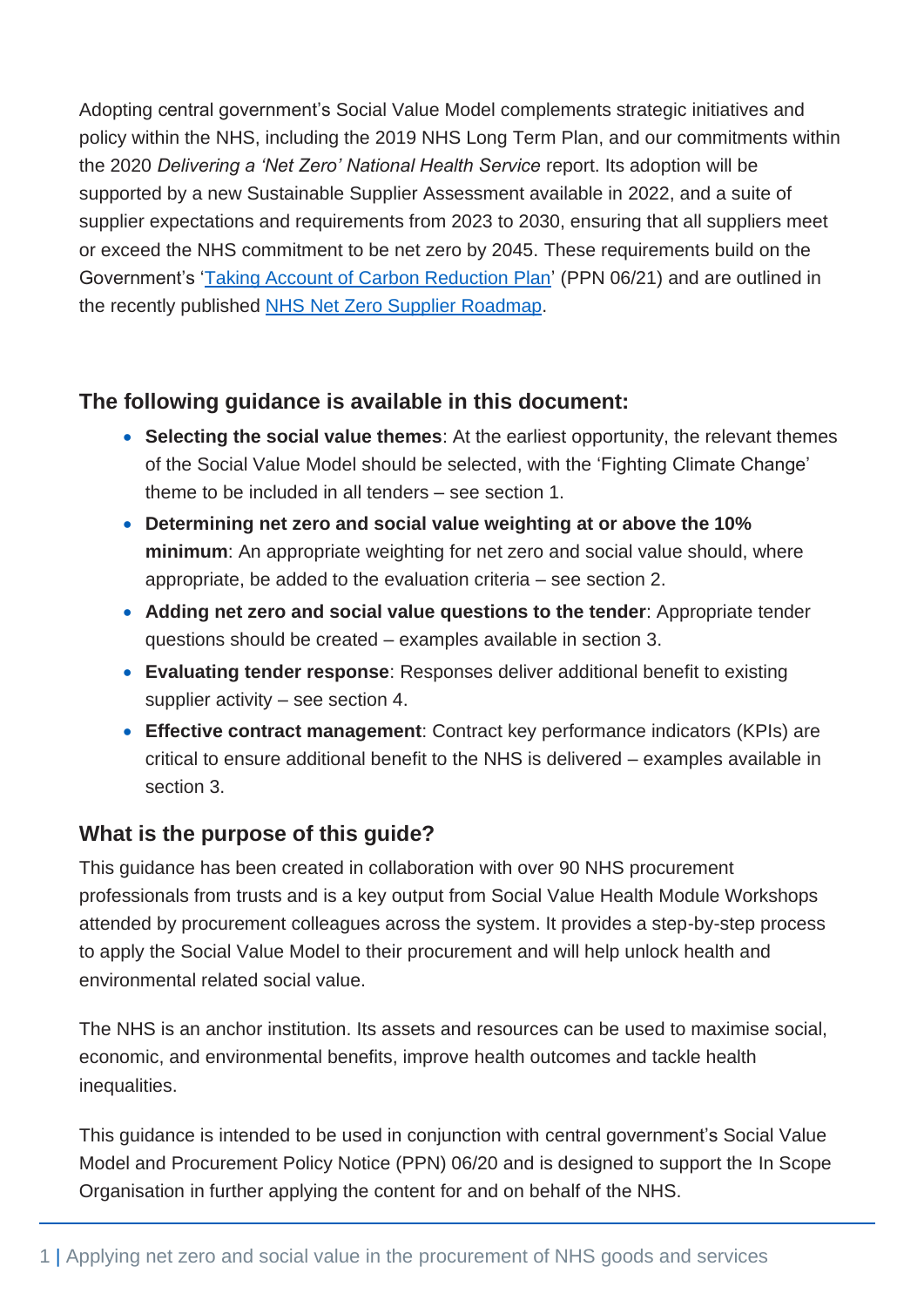# 1. Selecting the Social Value Model themes

In Scope Organisations should decide what social, economic and environmental themes within the Cabinet Office Social Value Model are relevant to either the individual tender and/or in support local priorities, including those related to health outcomes and inequalities whilst ensuring full alignment to relevant procurement legislation and guidance.

To support the delivery of net zero carbon across the NHS, **the Social Value Model theme of 'Fighting Climate Change' should be included in all NHS procurement** either in the technical specification, through the social value criteria or a combination of these.

Table 1 lists the Social Value Model themes and provides examples that NHS procurement could incorporate to support NHS priority areas: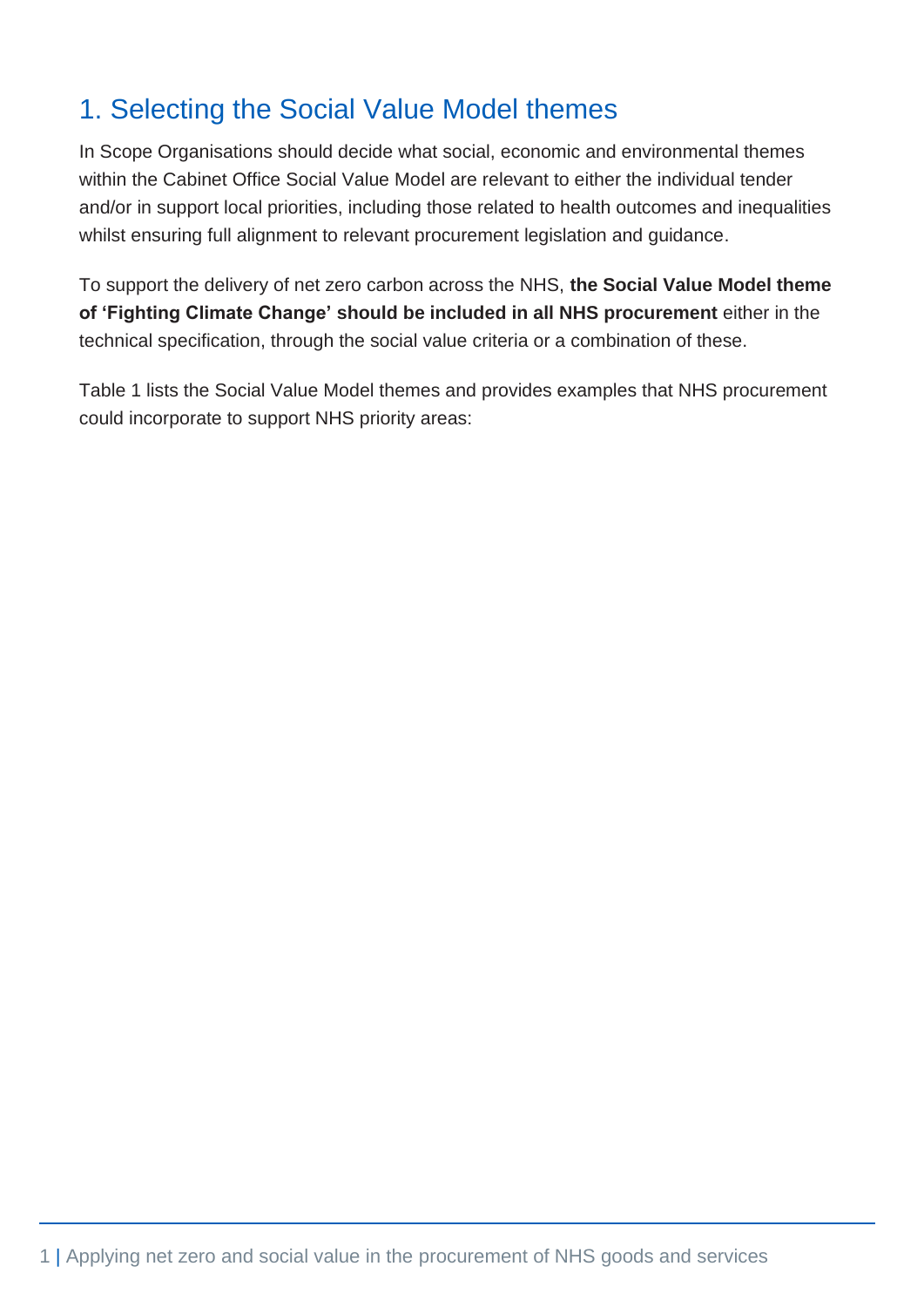| <b>Social Value</b><br><b>Model theme</b>                                           | <b>NHS priority areas</b>                                                                                                                                 | <b>Example opportunity areas</b>                                                                                                                                                                                                                                                                                                                                                                                                                                                                                                                                                                                                                                                                                                                                                                                                                                                                                                                                                                                                          |
|-------------------------------------------------------------------------------------|-----------------------------------------------------------------------------------------------------------------------------------------------------------|-------------------------------------------------------------------------------------------------------------------------------------------------------------------------------------------------------------------------------------------------------------------------------------------------------------------------------------------------------------------------------------------------------------------------------------------------------------------------------------------------------------------------------------------------------------------------------------------------------------------------------------------------------------------------------------------------------------------------------------------------------------------------------------------------------------------------------------------------------------------------------------------------------------------------------------------------------------------------------------------------------------------------------------------|
| <b>Fighting</b><br>climate<br>change (must<br>be included<br>in all<br>procurement) | <b>Reduce emissions</b><br>$\bullet$<br>Reduce air pollution<br>Promote circular<br>$\bullet$<br>economy principles<br>Reduce<br>consumption and<br>waste | Demonstrate reduced greenhouse gas emissions<br>• Initiatives to reduce environmental impact with the redesign of the product or service<br>Source materials from and manufacture products within the UK (or relevant region) to reduce carbon<br>emissions and improve supply chain transparency<br>Delivery optimisation and use of low/zero carbon vehicles<br>$\bullet$<br>Reduce single use plastics, packaging and increase recyclability of products<br>Support environmental protection and improvement through the delivery of the contract<br>$\bullet$<br>Biodiversity initiatives developed or supported in the local area                                                                                                                                                                                                                                                                                                                                                                                                    |
| Wellbeing                                                                           | Support physical<br>$\bullet$<br>and mental health                                                                                                        | Programmes to support physical and/or mental wellbeing for staff<br>• Volunteer hours protected for staff in hospitals, mental health or other health and care charities<br>Enhancement of the quality of the built environment for community benefits, such as access to<br>greenspace for staff and the community                                                                                                                                                                                                                                                                                                                                                                                                                                                                                                                                                                                                                                                                                                                       |
| <b>Equal</b><br>opportunity                                                         | Support a diverse<br>workforce<br>Equity by design<br>$\bullet$<br>Eliminate modern<br>$\bullet$<br>slavery                                               | Pre-employment programmes, apprenticeships or training opportunities targeting local communities<br>experiencing inequality<br>Opportunities for training and skills development<br>$\bullet$<br>Ethnic minority representation within contract provision<br>$\bullet$<br>Commit to equality, diversity and inclusion activities to increase representation for marginalised groups<br>$\bullet$<br>Demonstrate a commitment to equity in pay levels among different staff demographic groups doing<br>$\bullet$<br>equivalent roles<br>Compliance with the Modern Slavery Act 2015, with suppliers signing a supplier code of conduct and<br>$\bullet$<br>those with an annual turnover of £36m to publish an annual statement setting out steps being taken to<br>prevent modern slavery in their business and supply chain<br>Further initiatives to eradicate modern slavery including on-site modern slavery audits and factory<br>$\bullet$<br>checks, Modern Slavery Assessment Tool (MSAT) usage, and provision of victim support |

### **Table 1: Incorporating Social Value Model themes into procurement**

1 | Applying net zero and social value in the procurement of NHS goods and services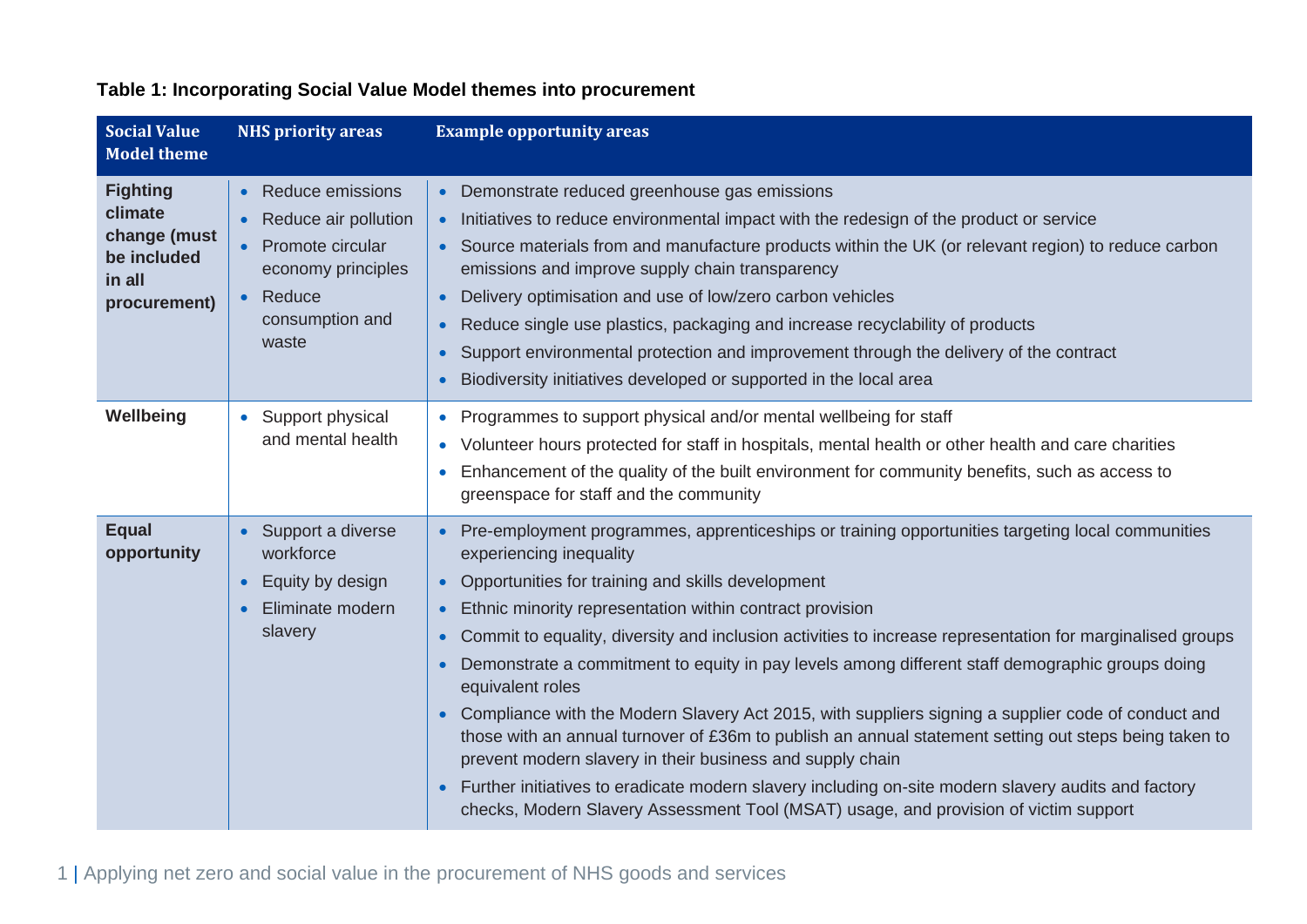| <b>Social Value</b><br><b>Model theme</b> | <b>NHS priority areas</b>                                                            | <b>Example opportunity areas</b>                                                                                                                                                                                                                                                                                                                                                                                                                                                                                                                         |
|-------------------------------------------|--------------------------------------------------------------------------------------|----------------------------------------------------------------------------------------------------------------------------------------------------------------------------------------------------------------------------------------------------------------------------------------------------------------------------------------------------------------------------------------------------------------------------------------------------------------------------------------------------------------------------------------------------------|
| <b>Tackling</b><br>economic<br>inequality | Employment as an<br>$\bullet$<br>economic and<br>health intervention<br>Living wages | Work opportunities for those with a disability or long-term health conditions<br>Pay workers a living wage, offer living hours and support a commitment to ensure no workers<br>$\bullet$<br>experience in-work poverty<br>Improving the living conditions of staff and providing access to quality housing<br>Support for career progression and social mobility<br>$\bullet$<br>Support for working policies above statutory requirements, such as flexible working for those looking<br>$\bullet$<br>after dependents or with caring responsibilities |
| <b>COVID-19</b><br>recovery               | Support individuals<br>$\bullet$<br>affected by COVID-<br>19                         | Work opportunities for those disproportionately impacted by COVID-19, including 16–24-year-olds, over<br>50s, and people from ethnic minorities<br>Volunteer hours protected for staff that support people affected by COVID-19                                                                                                                                                                                                                                                                                                                          |

The table represents a focused view of central government's Social Value Model themes and how these may apply to a tendering process for NHS goods and services.

Please see section 3 for examples of how the questions within the Social Value Model can be focused towards healthcare specific outcomes and suggested ways these outcomes can be contract managed.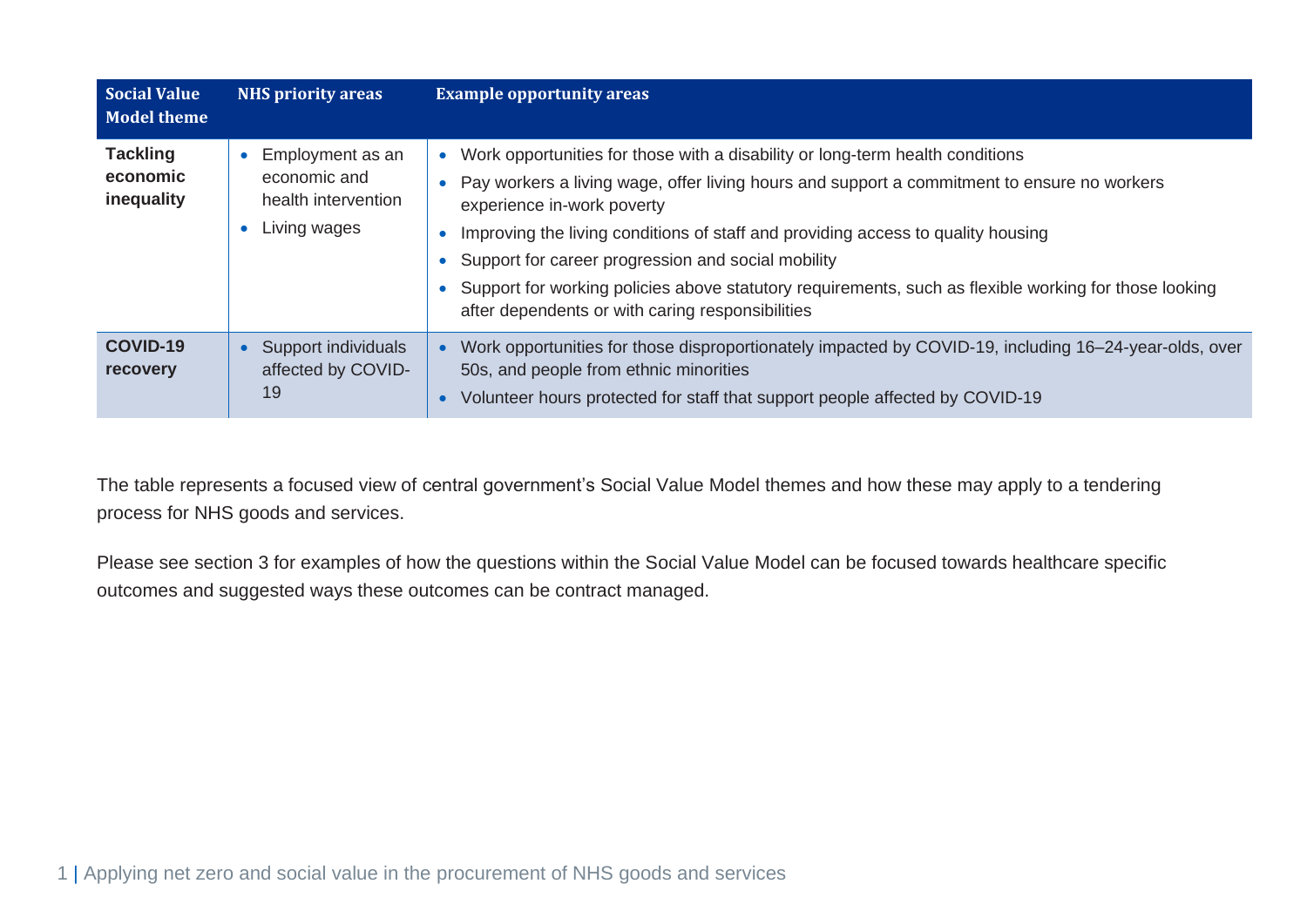## 2. Determining the net zero and social value weighting

It is at the discretion of the In Scope Organisations to decide the level of emphasis to place on net zero and social value in a procurement, at or above the 10% minimum. This will depend on the type of product or service being procured and the following examples have been created to assist with this process:

- **For logistics contracts**: road miles and emissions are associated with this service. Weighting could be geared towards the net zero carbon elements of the Social Value Model themes. Tender criteria could focus in on themes such as low/zero emissions vehicles, delivery consolidations, or last mile innovations.
- **For cleaning contracts**: a typically low paid sector, with high risk of modern slavery, a prevalence of hazardous chemicals and waste management associated with this type of service. A spread of all five Social Value Model themes could be applied here with a higher weighting allocated to employment practices, fair wages, and waste management practices.
- **For food and catering contracts:** ingredient sourcing, preparation and waste is associated with this service across primary and secondary care. The tender criteria could focus on requiring the supplier to support regenerative agriculture practices, emission reduction associated with logistics and food waste education.

#### **Spotlight on air pollution**

Reducing air pollution is a key area in which the NHS adoption of the Social Value Model can have a significant and direct positive impact on health outcomes.

Tackling respiratory disease is a health priority as well as an inequalities issue. According to researchers at the Centre for Cities, long term exposure to air pollution is killing one in 19 people in the UK, and 62% of roads monitored in UK cities are exceeding the World Health Organization's annual fine particulate matter guideline.

The NHS itself is responsible for approximately 3.5% (9.5 billion miles) of all road travel in England, including patients, visitors, staff and suppliers. By asking suppliers how they will address air pollution as part of contract delivery, the NHS can significantly reduce the direct impact it has on illhealth and related diseases.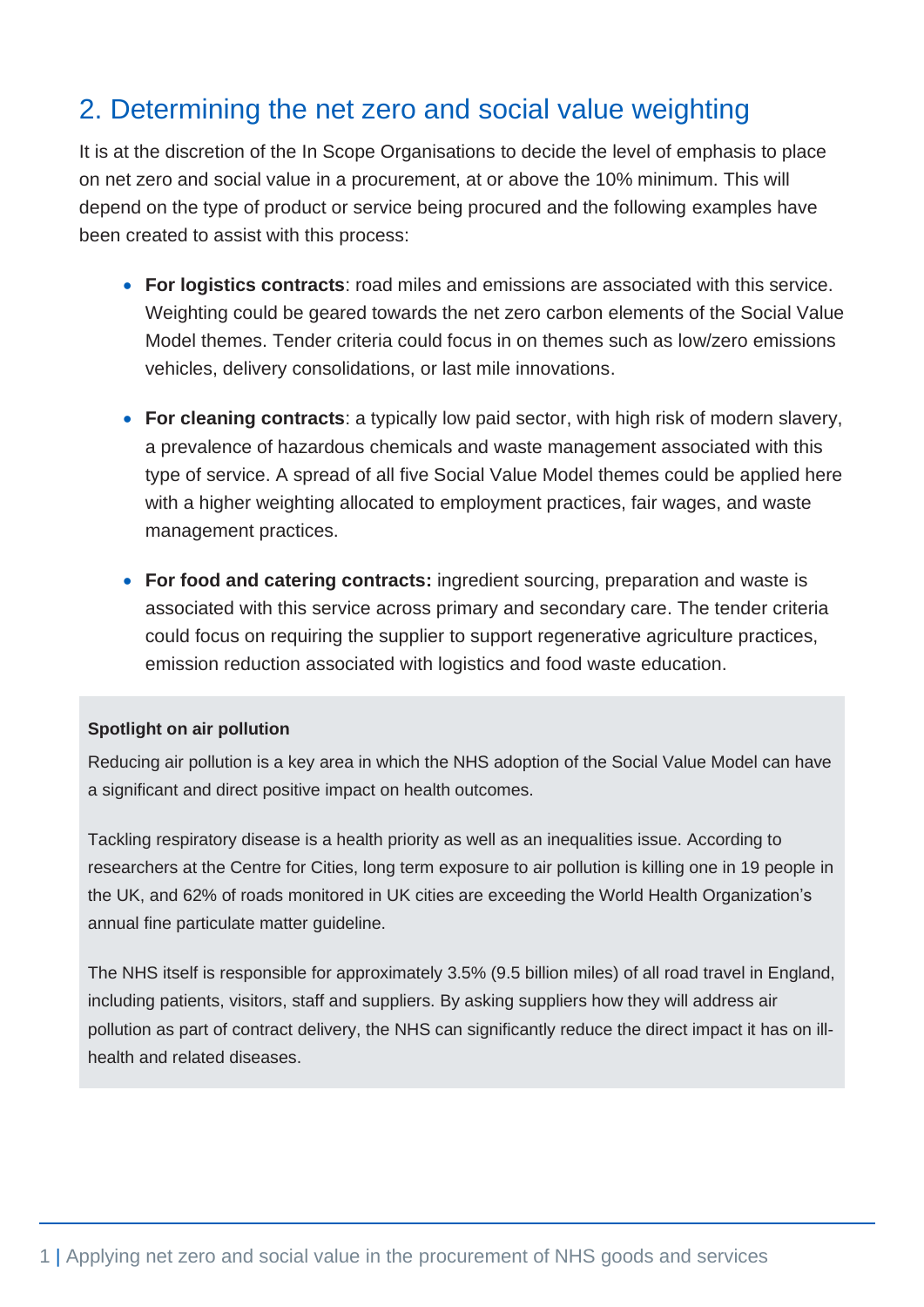It is important to ensure the process is inclusive for small to medium enterprises (SMEs) or voluntary, community and social enterprises (VCSEs), if appropriate to the procurement. Care should be applied to ensure the social value requirement set is proportionate, linked to the subject matter of the contract, and specific to the contract delivery. Where relevant, the requirement for social value should not create a barrier for SMEs or VCSEs to bid for the contract.

This can be achieved by ensuring the requirement for net zero and social value submissions is clearly set out for smaller suppliers who may have less resource to complete a tender process. Pre-market engagement can also be used should the In Scope Organisations expect bids from SMEs or VCSEs to ensure they fully understand both the process and requirement.

# 3. Adding net zero and social value questions to the tender and effective contract management

This stage requires incorporating net zero and social value criteria into the tender documentation and ensuring the criteria flows through to the contract management stage.

It is recommended that In Scope Organisations use the relevant NHS Standard Contract to ensure the net zero and social value commitment and other key tender deliverables are consistently managed between them and the supplier. For more information on how the NHS is supporting the application of social value to procurement, please visit the PTOM Hub. To request access to this workspace, please email nhsi.proctom@nhs.net.

The application of social value remains mandatory for directly awarded contracts. For more information, refer to section 3.28 of the [Guide to Using the Social Value Model.](https://assets.publishing.service.gov.uk/government/uploads/system/uploads/attachment_data/file/940827/Guide-to-using-the-Social-Value-Model-Edn-1.1-3-Dec-20.pdf)

Table 2 below provides further guidance to support the In Scope Organisation to create questions appropriate to the tender. While this list is not exhaustive, examples of health focused questions and contract management KPIs have been mapped against the Social Value Model themes: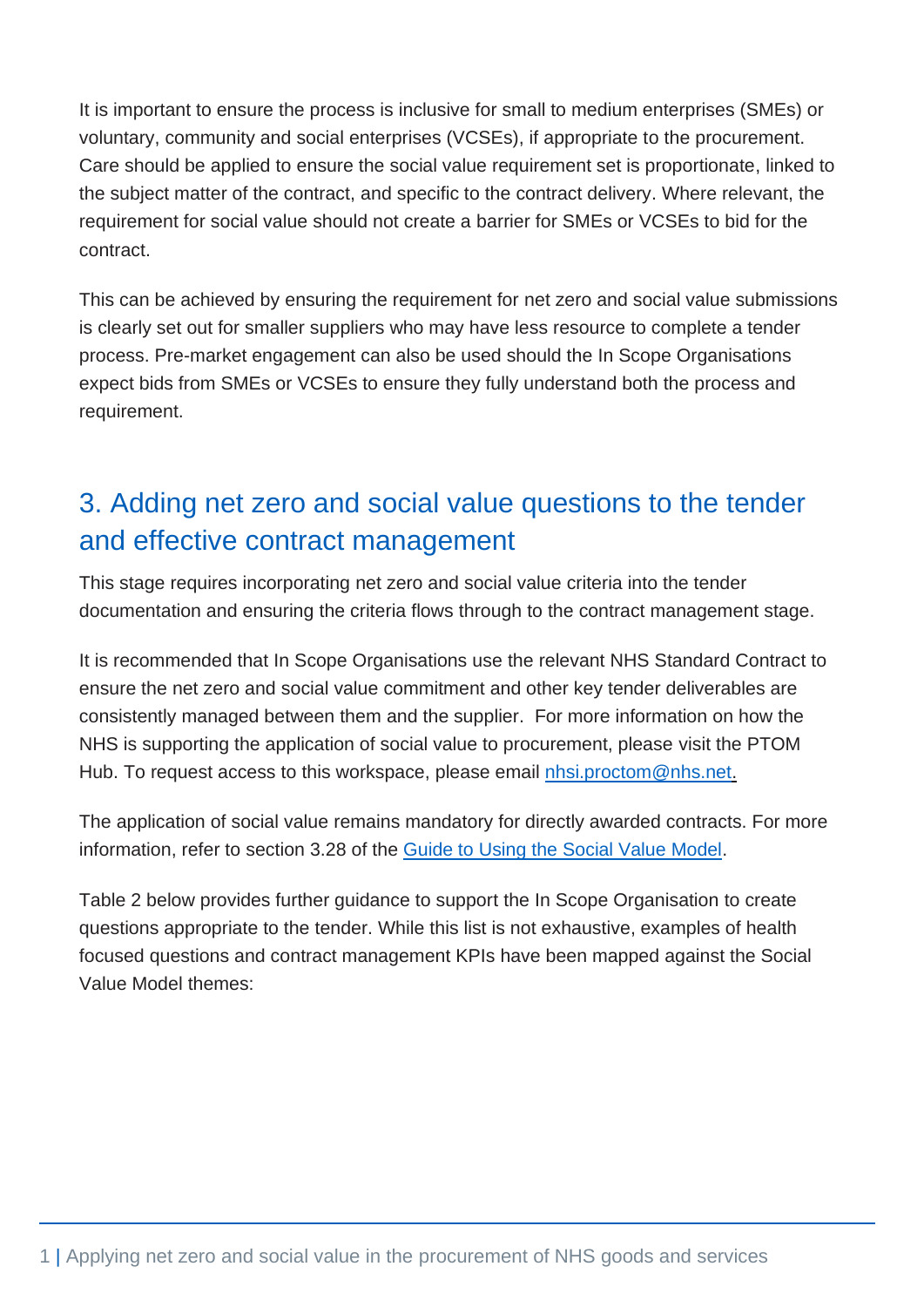### **Table 2: Incorporating social value criteria to the tender documentation**

| <b>Social Value</b><br><b>Model theme</b>                                           | <b>Examples of health focused questions</b><br>(model award criteria)                                                                                                                                                                       | <b>Examples of contract management</b>                                                                                                                                                                                                                                                                                                                                                                                                                                                                                                                                              |
|-------------------------------------------------------------------------------------|---------------------------------------------------------------------------------------------------------------------------------------------------------------------------------------------------------------------------------------------|-------------------------------------------------------------------------------------------------------------------------------------------------------------------------------------------------------------------------------------------------------------------------------------------------------------------------------------------------------------------------------------------------------------------------------------------------------------------------------------------------------------------------------------------------------------------------------------|
| <b>Fighting</b><br>climate<br>change (must<br>be included<br>in all<br>procurement) | Detail how, through the delivery of the contract,<br>you will reduce the amount of single use plastic<br>used for both packaging and products that will be<br>provided                                                                      | Supplier to initially report a forecasted baseline figure on single-use plastic<br>$\bullet$<br>usage for the delivery of the contract over a defined timescale<br>Supplier to then report on both the activities they are undertaking to reduce<br>$\bullet$<br>plastic and the actual amount being taken out                                                                                                                                                                                                                                                                      |
|                                                                                     | Detail how, through the delivery of the contract,<br>you plan to reduce your carbon emissions (both<br>in your supply chain and embedded carbon<br>within products) through the provision of the<br>product/service                         | Supplier to initially submit the annual forecasted baseline for every different<br>type of emissions generated in the delivery of the contract<br>Supplier to detail half-yearly (or as appropriate) the activities undertaken to<br>$\bullet$<br>reduce this impact<br>Supplier to detail the proportion of materials sourced from and/or products<br>manufactured in the UK (or relevant region)<br>Supplier to detail alongside each planned and undertaken activity the<br>emissions reduction (shown in both actual amount and as a % of the total<br>emissions of the tender) |
|                                                                                     | Detail how, through the delivery of the contract,<br>you plan to create and run effective guidance for<br>both the proper usage of a product, how to<br>dispose of it correctly and extend its most useful<br>lifespan, in a digital format | Supplier to agree on a timescale for the design and delivery of updated<br>$\bullet$<br>supporting product guidance<br>Supplier to report monthly (or as appropriate) how many times the guidance<br>has been downloaded<br>Supplier to also describe monthly (or as appropriate) how much paper and<br>$\bullet$<br>carbon emissions this has saved                                                                                                                                                                                                                                |
|                                                                                     | Detail how, through the delivery of the contract,<br>you plan to reduce the amount of packaging<br>provided with the product                                                                                                                | Supplier to agree on a timescale to reduce the packaging provided with the<br>$\bullet$<br>product<br>Supplier to detail the changes or reductions in materials for packaging<br>$\bullet$<br>Supplier to report on the annual saving in materials / emissions through the<br>changes                                                                                                                                                                                                                                                                                               |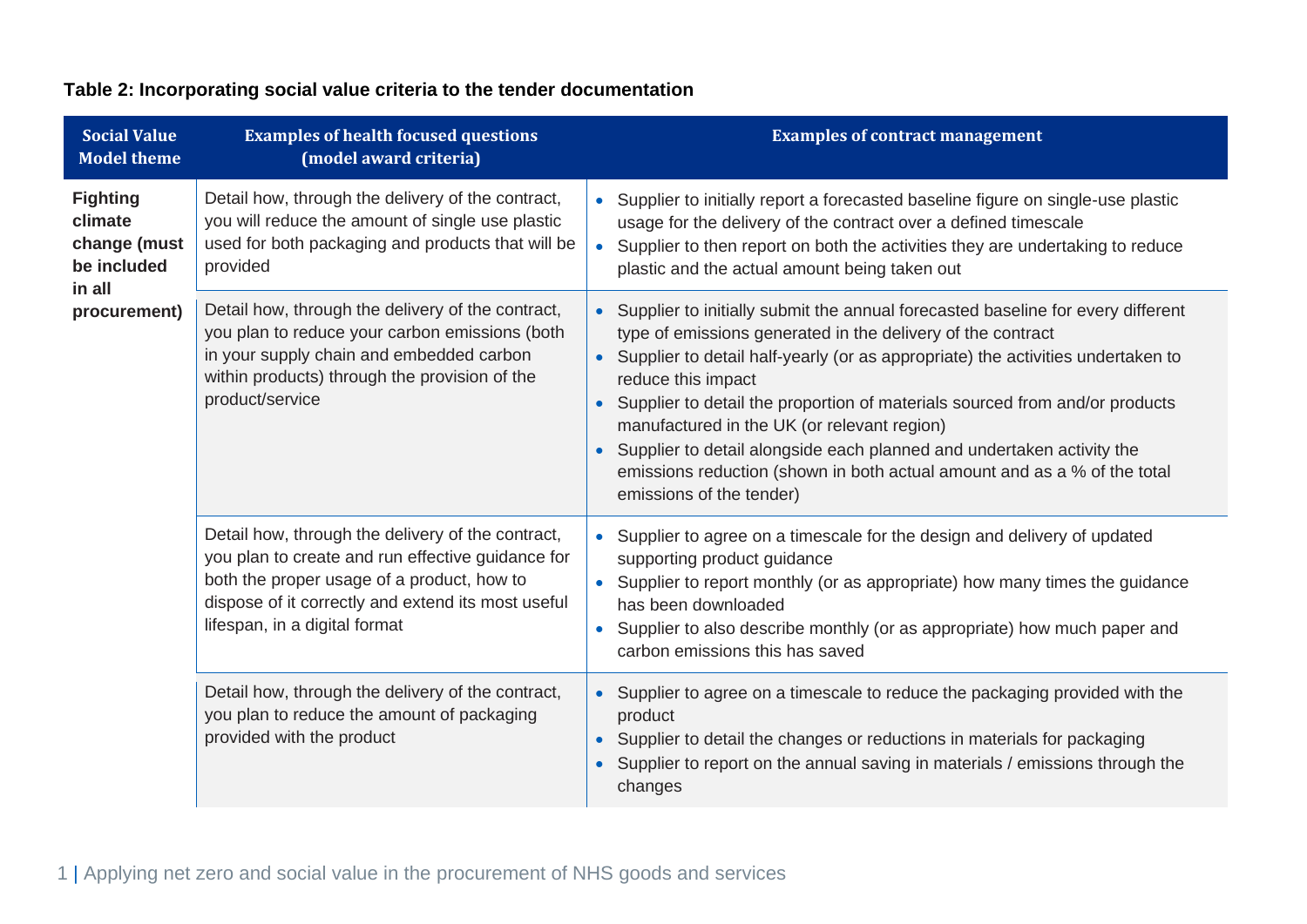| <b>Social Value</b><br><b>Model theme</b> | <b>Examples of health focused questions</b><br>(model award criteria)                                                                                                                                                                                                                                                                              | <b>Examples of contract management</b>                                                                                                                                                                                                                                                                                                                                                          |
|-------------------------------------------|----------------------------------------------------------------------------------------------------------------------------------------------------------------------------------------------------------------------------------------------------------------------------------------------------------------------------------------------------|-------------------------------------------------------------------------------------------------------------------------------------------------------------------------------------------------------------------------------------------------------------------------------------------------------------------------------------------------------------------------------------------------|
|                                           | Detail how, through the delivery of the contract,<br>you plan to reduce the road miles required for the<br>provision and running of the service in scope                                                                                                                                                                                           | • Supplier to detail the baseline of projected miles that will be travelled in the<br>duration of the contract<br>Supplier to agree timescale for making committed changes to the provision of<br>$\bullet$<br>the service<br>Supplier to report on the annual saving of miles travelled / reduction in<br>$\bullet$<br>emissions                                                               |
|                                           | Detail how, through the delivery of the contract,<br>the service being proposed can be digitised<br>throughout the duration of the award, to reduce<br>emissions and resources used where possible<br>whilst still achieving the same outcome                                                                                                      | • Supplier to agree on what areas of the service can be digitised and the<br>timescales for delivering this functionality<br>Supplier to detail the amount of annual emissions saved through this change,<br>once it is set up                                                                                                                                                                  |
| <b>Tackling</b><br>economic<br>inequality | Detail how, through the delivery of the contract,<br>you will ensure that there is a skills policy that<br>focuses on increasing the average level of skills<br>of the workforce and also reduce inequalities in<br>the way skills are distributed among the<br>population, keeping the supply of skills aligned<br>and responsive to market needs | Supplier to incentivise more employers in a wider range of industries to<br>$\bullet$<br>participate and clarify the benefits to apprentices, including pay progression<br>paths<br>• Supplier to set a target for reducing skills inequalities in line with public<br>preferences, through a process of consultation<br>Supplier to adopt a living wage for staff to eliminate in-work poverty |
|                                           | Detail how, through the delivery of the contract,<br>you will ensure the supply chain remains<br>resilient. Please detail your approach to resilient<br>supply from the source of your product/service,<br>including outside of the UK                                                                                                             | Supplier to report half-yearly (or as appropriate) on the activities they are<br>undertaking to ensure that supply or the provision of the service will continue<br>uninterrupted                                                                                                                                                                                                               |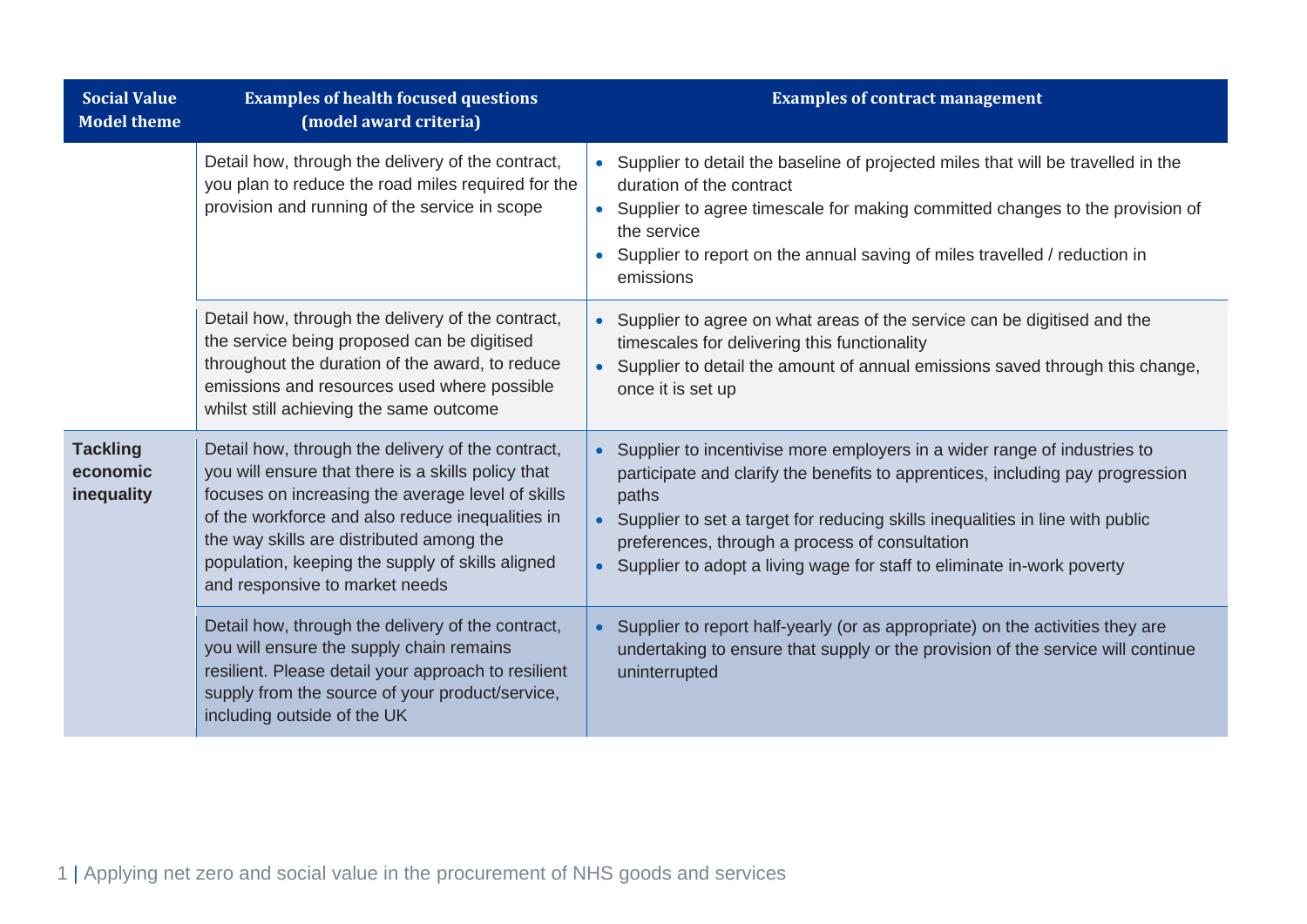| <b>Social Value</b><br><b>Model theme</b> | <b>Examples of health focused questions</b><br>(model award criteria)                                                                                                                                                     | <b>Examples of contract management</b>                                                                                                                                                                                                                                                                                                                                                                                                                                                                                      |
|-------------------------------------------|---------------------------------------------------------------------------------------------------------------------------------------------------------------------------------------------------------------------------|-----------------------------------------------------------------------------------------------------------------------------------------------------------------------------------------------------------------------------------------------------------------------------------------------------------------------------------------------------------------------------------------------------------------------------------------------------------------------------------------------------------------------------|
| <b>Equal</b><br>opportunity               | Detail how, through the delivery of the contract,<br>opportunities will be provided for workers who<br>have long term health conditions                                                                                   | Supplier to report half-yearly (or as appropriate) opportunities created for those<br>$\bullet$<br>with long term illness<br>It is imperative that any data provided is anonymised and does not disclose any<br>$\bullet$<br>personal or sensitive information                                                                                                                                                                                                                                                              |
|                                           | Detail how, through the delivery of the contract,<br>you plan to increase overall diversity and<br>inclusion within the contracted workforce                                                                              | Supplier to report half-yearly (or as appropriate) activities undertaken to<br>$\bullet$<br>improve and address the barriers for overall diversity and inclusion, e.g. BAME<br>representation within the contracted and total supplier workforce                                                                                                                                                                                                                                                                            |
|                                           | Detail how, through the delivery of the contract,<br>you will ensure equity in pay for different<br>demographic groups for staff doing equivalent<br>roles                                                                | Supplier to communicate to the contracting authority at contract<br>$\bullet$<br>commencement what the initial pay gap is for different demographics in the<br>contracted workforce, setting the baseline<br>Supplier to report on a half-yearly basis activities undertaken to reduce the pay<br>$\bullet$<br>gap within the contracted workforce                                                                                                                                                                          |
|                                           | Detail how, through the delivery of the contract,<br>you will proactively tackle modern slavery within<br>your organisation and supply chain                                                                              | Supplier to complete MSAT Tool prior to the commencement of the tender or<br>$\bullet$<br>contract award<br>Supplier to report half-yearly (or as appropriate) what is being done to tackle<br>$\bullet$<br>modern slavery within their organisation and supply chain, based upon the<br>results and improvements recommended within the MSAT, including activities<br>such as supplier audits and factory checks<br>Supplier to complete an MSAT on an annual basis from the time of completion<br>of the first assessment |
| Wellbeing                                 | Please commit to allowing your workforce to<br>undertake a minimum number of volunteering<br>hours per annum to support healthcare related<br>charities (advisable to specify type of<br>volunteering and hours required) | Supplier to detail half-yearly (or as appropriate) the volunteer hours by the<br>contracted workforce<br>Supplier also to detail the different charities they are supporting in the regular<br>$\bullet$<br>submission                                                                                                                                                                                                                                                                                                      |

1 | Applying net zero and social value in the procurement of NHS goods and services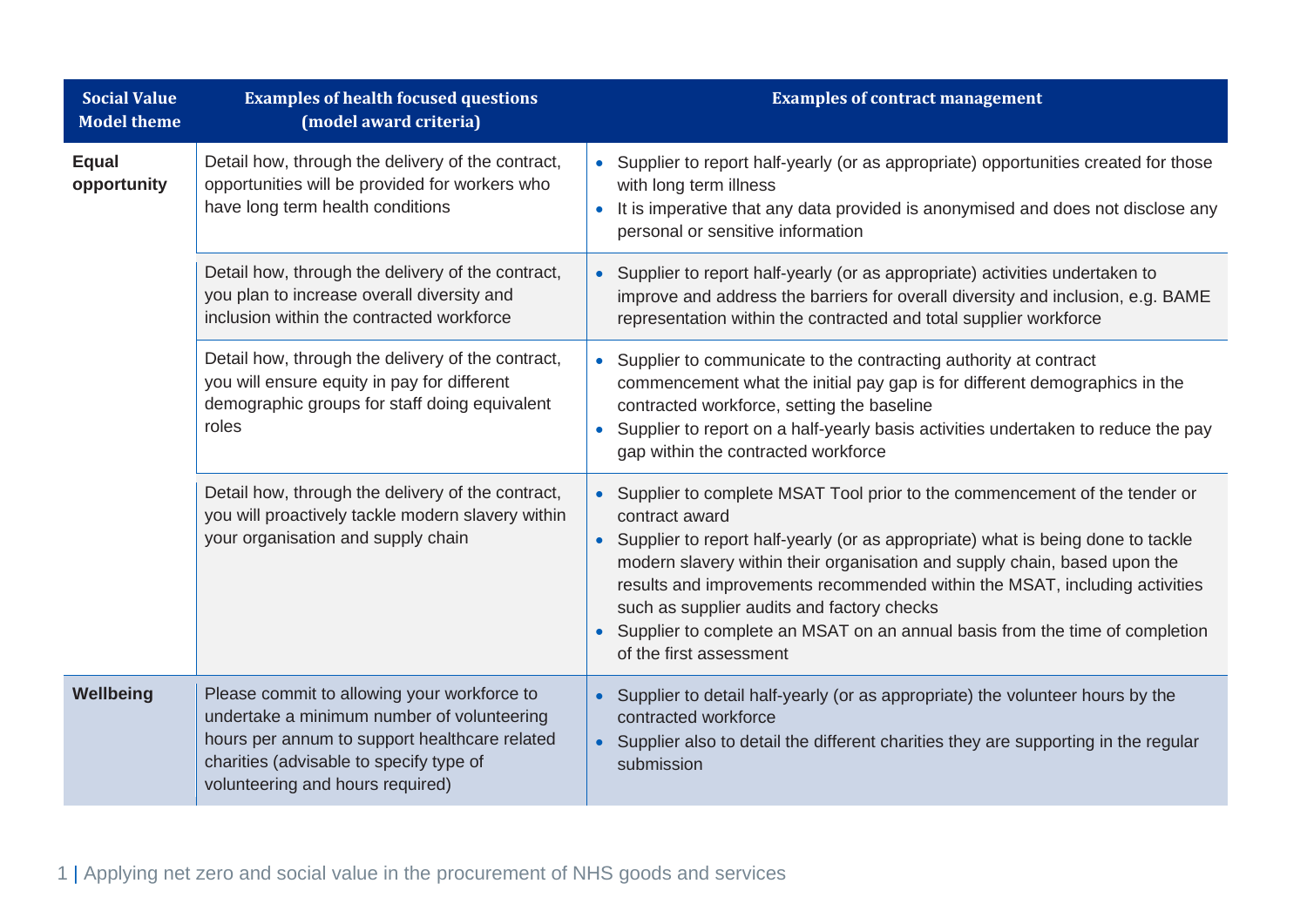| <b>Social Value</b><br><b>Model theme</b> | <b>Examples of health focused questions</b><br>(model award criteria)                                                                                                                                               | <b>Examples of contract management</b>                                                                                                                                 |
|-------------------------------------------|---------------------------------------------------------------------------------------------------------------------------------------------------------------------------------------------------------------------|------------------------------------------------------------------------------------------------------------------------------------------------------------------------|
|                                           | Please commit to allowing your workforce to<br>undertake a minimum number of volunteering<br>hours per annum in the local hospital or<br>healthcare institution relevant to this tender<br>(advised to be specific) | Supplier to detail half-yearly (or as appropriate) the hours volunteered in the<br>local hospital or healthcare setting by the contracted workforce                    |
|                                           | Detail how, for the contracted workforce,<br>awareness for both mental and physical<br>wellbeing will be continuously raised                                                                                        | Supplier to detail half-yearly (or as appropriate) activities to raise awareness or<br>contribute to better physical and mental wellbeing for the contracted workforce |
| COVID-19<br>recovery                      | Detail how, through the delivery of the contract,<br>you will provide work or volunteering<br>opportunities for those that have been affected<br>by COVID-19                                                        | Supplier to report, on a half-yearly basis, activities undertaken to provide<br>opportunities for individuals who have been affected by COVID-19                       |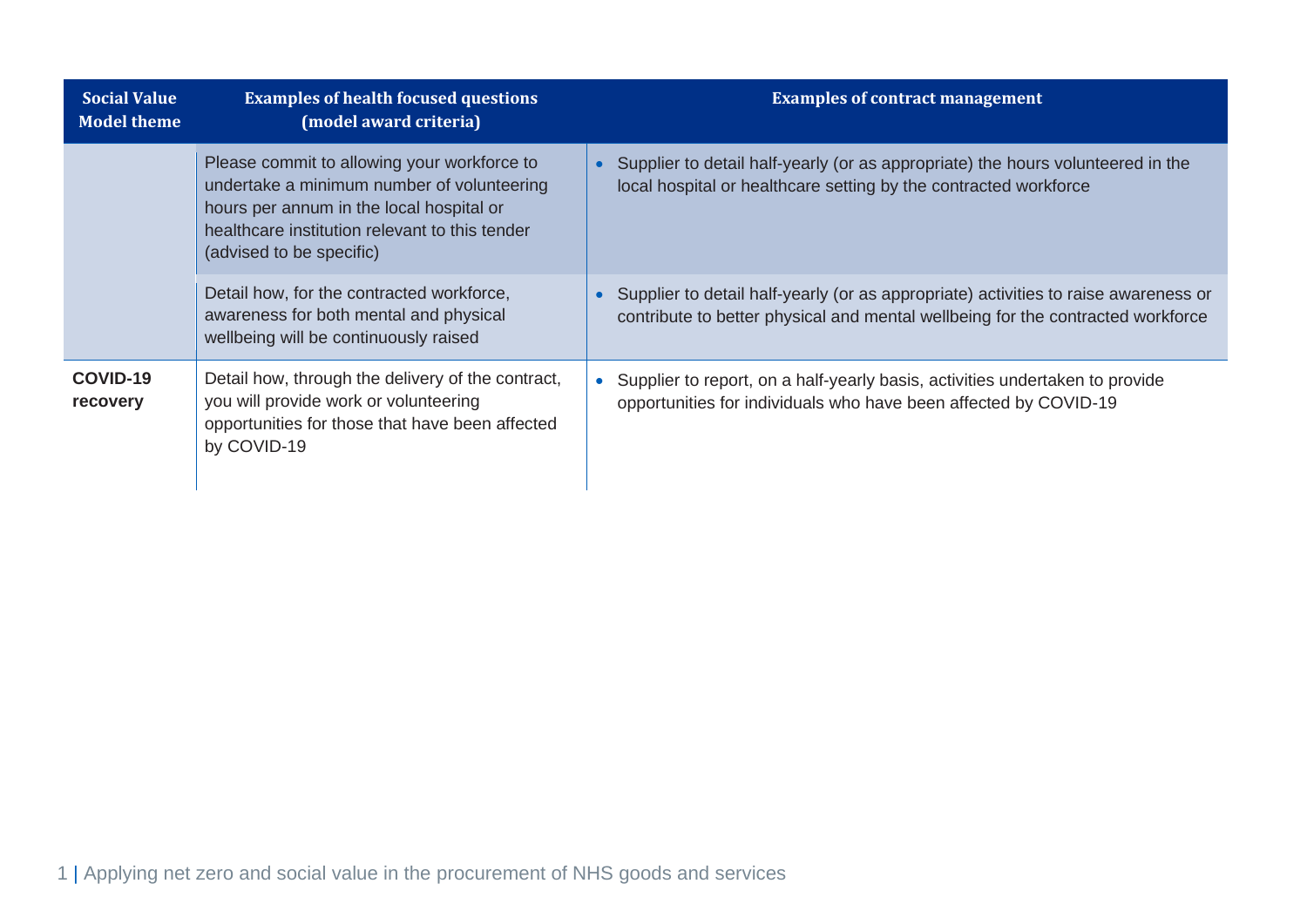# 4. Evaluating the tender response

The central government Social Value Model requires additional social value benefit to be delivered over the life of a contract. Therefore, it is important to ensure:

- the net zero and social value responses are not activities already being undertaken by the supplier for the In Scope Organisation
- the supplier provides clear metrics in its tender response that form a contractual requirement at award stage
- when reviewing submissions from multiple applicants, the In Scope Organisation refers to the [Model Response Guidance](https://assets.publishing.service.gov.uk/government/uploads/system/uploads/attachment_data/file/940826/Social-Value-Model-Edn-1.1-3-Dec-20.pdf) to ensure fairness and transparency activity already in place.

# 5. Getting help

### **5.1 Getting help on the Social Value Model**

The Cabinet Office is making training products available to support implementation of the Social Value Model. E-learning is available via the Government Commercial College, and training workshops are available to book via [SV@CabinetOffice.gov.uk.](about:blank)

### **5.2 Health specific outcomes**

Our Sustainable Procurement Team will provide additional support in the following way:

- Regular drop-in sessions for In Scope Organisations who require additional support or discussion on the inclusion of social value into their tender.
- Provide training materials on how to further use this guidance to unlock NHS specific net zero and social value outcomes.
- Commitment to support any In Scope Organisation who may require additional help in adding net zero and social value to their tender.

Email us via England.PTOMSustainability@nhs.net to register your interest in further training and engagement.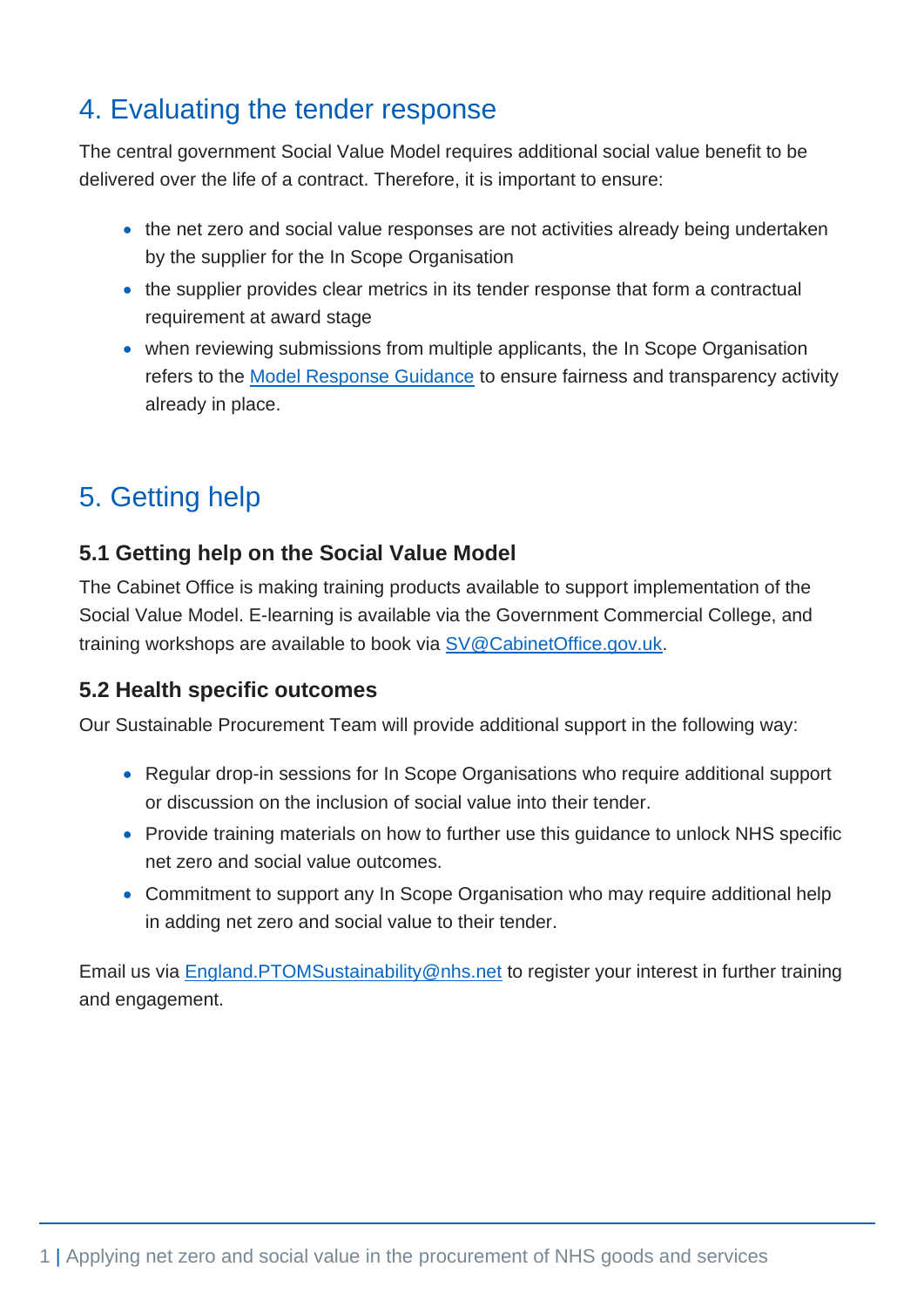### **5.3 Key contacts**

Should the user require further assistance please contact one of the following organisations:

| <b>Name</b>                                                     | email address                      |
|-----------------------------------------------------------------|------------------------------------|
| NHS England and NHS Improvement<br>Sustainable Procurement Team | England.PTOMSustainability@nhs.net |
| <b>Health Inequalities</b>                                      | England.HealthInequalities@nhs.net |
| <b>Health Anchors Learning Network</b>                          | Hello@haln.org.uk                  |
| Cabinet Office Social Value Model support                       | SV@CabinetOffice.gov.uk            |

### **5.4 Changes to Public Contracts Regulation 2015**

This policy will apply to In Scope Organisations when procuring all contract opportunities to which the Public Contracts Regulations 2015 (PCR 2015) apply.

The procurement of all goods and services in the NHS are subject to the PCR 2015. However, the government has introduced legislation that, once passed, will take the commissioning of healthcare services outside of the scope of the PCR 2015, and provide a new set of rules specifically for procuring healthcare services. This new set of rules, known as the NHS Provider Selection Regime, will in some cases enable services to be contracted for without competitive tender exercises.

At the time this new regime comes into force, this guidance will be updated to provide details as to how NHS England's commitments on net zero and social value should be addressed when commissioning healthcare services under the Provider Selection Regime.

## 6. Case study: Office supplies

**Contracting authority**: Guy's and St Thomas' NHS Foundation Trust (GSTT) **Social Value Weighting**: 20% **Social Value Model theme selected**: Fighting Climate Change

#### **The brief**

A mini competition for office supplies was completed by GSTT on behalf of the procurement shared service, SmartTogether. The procurement service includes Lewisham and Greenwich, Great Ormond Street and South London and Maudsley NHS Trusts.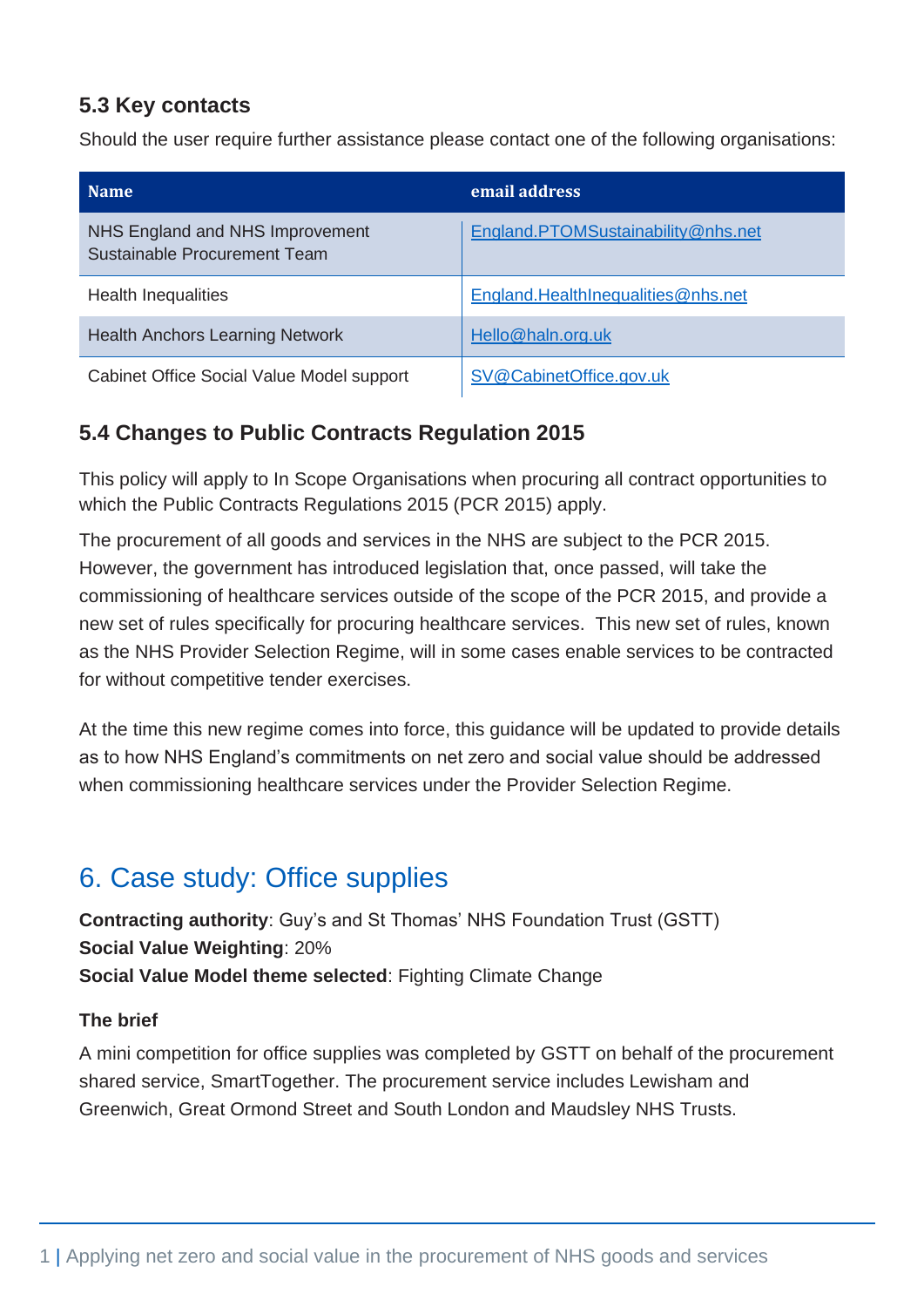#### **Selecting the social value theme**

Fighting Climate Change is the sole Social Value Model theme chosen for this mini competition due to its relevance to the contract. GSTT used the social value requirement to ensure that, in the provision of the products, the awarded supplier aligned to their objectives to minimise impact on the environment.

#### **Adding social value questions to the tender and choosing the weighting**

The total weighting allocated to the five questions below was 20%, broken down in the following way:

- **Air Quality** Final mile delivery model: 8%
- **Carbon Footprint** Recycled products and single use reduction: 8%
- **Mapping** systems and tools: 4%

In the bid submission, suppliers had to evidence how the following targets would be achieved:

- 1. Zero emission delivery within the first six months through the adoption of electric or hydrogen vehicles/cargo bikes or a combination thereof.
- 2. Minimising the number of deliveries to the trusts through delivery consolidation at source and moving delivery times out of the morning peak hours (7-10am), wherever possible.
- 3. 100% recycled and FSC, Blue Angel or equivalent certified copier paper and a favouring of products with high recycled content.
- 4. Replacement of single use plastic product lines with alternatives within the first six months through the adoption and promotion of reusable/recyclable products or a combination of both through, eg innovative solutions such as take-back schemes where in-house waste services do not provide recycling options.
- 5. Annual carbon reporting for activities related to the contract, including carbon reporting of key product lines and operations. Improvement plan to reduce carbon factors (eg product material, location of manufacture) for each product line and operation.

#### **Supplier responses and contract KPIs:**

As a result of the successful mini competition for the office supplies tender, the appointed supplier will deliver a 15% cost saving and has committed to:

• Integrate fully with the delivery requirements of all SmartTogether Members.